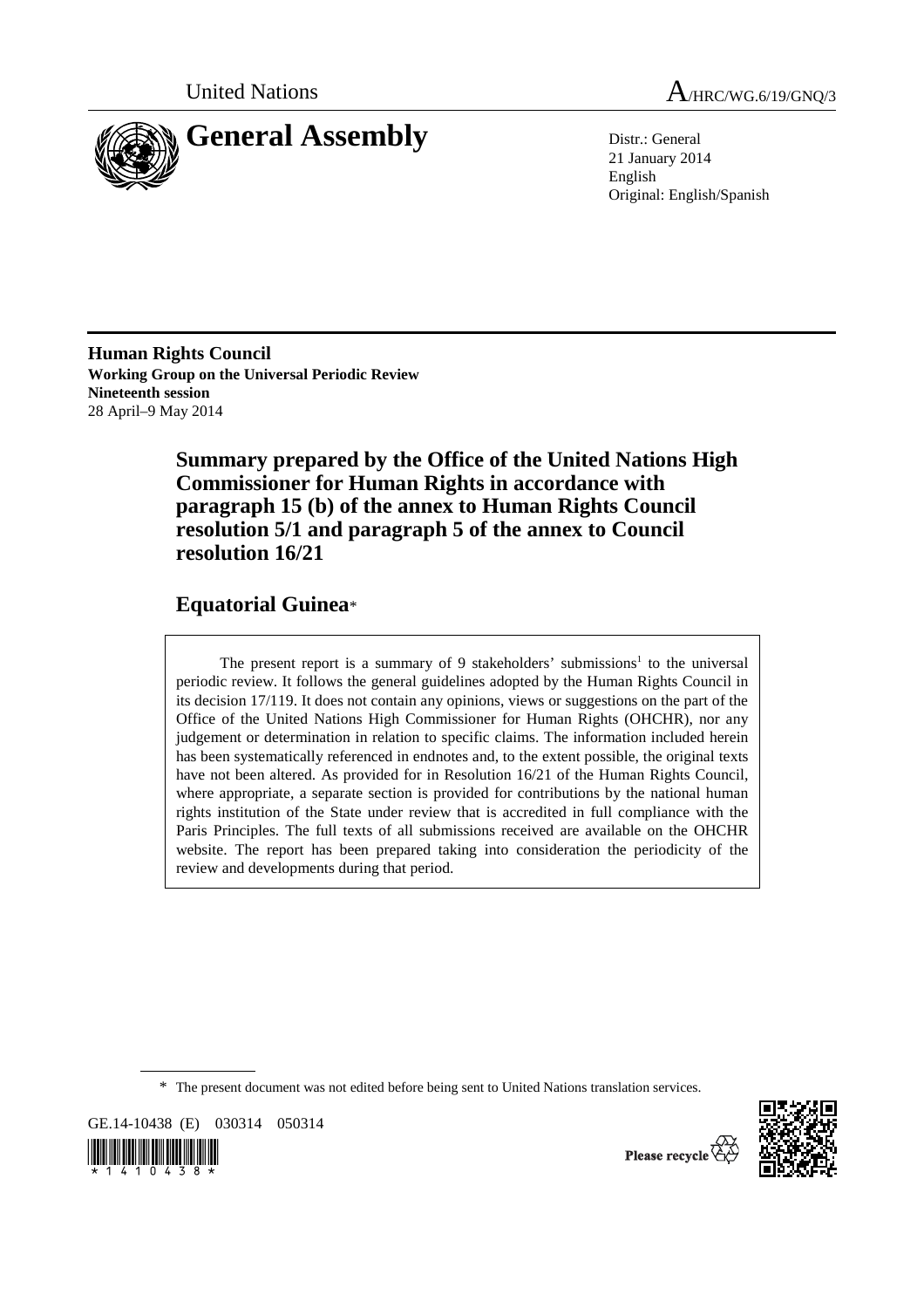# **I. Information provided by other stakeholders**

## **A. Background and framework**

## **1. Scope of international obligations**

1. JS2-EGJUSTICE-RIDH reported that a number of treaties have not been ratified and that no steps have been taken towards their ratification (as recommended in its previous review).<sup>2</sup> AI stated that Equatorial Guinea agreed to consider ratifying the Optional Protocol to the Convention against Torture (OP-CAT) and that however, no steps have been taken in that direction.<sup>3</sup> HRW recommended Equatorial Guinea to ratify the Rome Statute.<sup>4</sup> AI recommended ratifying the Second Optional Protocol to the International Covenant on Civil and Political rights (ICCPR-OP 2), aiming at the abolition of the death penalty.<sup>5</sup> JS3-GDDHH-CNOSC recommended acceding to and ratifying the African Charter on Democracy, Elections and Governance; the Protocol to the African Charter on Human and Peoples' Rights on the Establishment of an African Court on Human and Peoples' Rights; the African Youth Charter; the Convention on the Rights of Persons with Disabilities; and the African Union Convention on Preventing and Combating Corruption.<sup>6</sup>

## **2. Constitutional and legislative framework**

2. JS1 reported that the 2011 referendum to amend the Constitution and the 2013 legislative elections had been beset by a series of abuses and harassment of the opposition.<sup>7</sup> JS3 pointed out that the 2011 constitutional referendum had been publicly announced only a few days before the voting date.<sup>8</sup> HRW informed that the referendum had not been shared with political parties until the day before the referendum campaign opened.<sup>9</sup> JS2 affirmed that the commission appointed to draft the Constitutional reforms lacked independence.<sup>10</sup> HRW affirmed that the National Election Commission was controlled by the ruling party<sup>11</sup> and recommended establishing an independent electoral body.12 JS1 reported that the Government had prevented the opposition from accessing the national media during the constitutional referendum and the elections of 26 May 2013.13 JS1 recommended introducing an effective policy framework for consultations and negotiations with political parties and civil society with a view to creating electoral conditions that guaranteed greater transparency and electoral credibility.<sup>14</sup>

3. AI stated that the revised Constitution fails to increase the limited human rights provisions already enshrined in the 1995 Constitution, which are routinely violated.15 HRW stated that the 2011constitutional changes place term limits on the presidency, but otherwise entrench and expand the President's unchecked powers, including allowing him to name 15 members of Senate.<sup>16</sup>

4. JS2 asserted that with the exception of law 6/2006 on the Prevention and Punishment of Torture, which reflects some of the provisions of the Convention against Torture, no legislation has been enacted to incorporate provisions of treaties into national law.<sup>17</sup> AI stated that the Penal and Penal Procedures Codes, breach Equatorial Guinea's international human rights commitments and its Constitution.<sup>18</sup>

#### **3. Institutional and human rights infrastructure and policy measures**

5. JS1-CPDS-ASODEGUE said that they were not aware whether the Government had organized national consultations to discuss the human rights situation in the country since the 2009 universal periodic review, or whether it had publicly announced the organization of an inclusive process to follow up the recommendations of that review.19 RWBI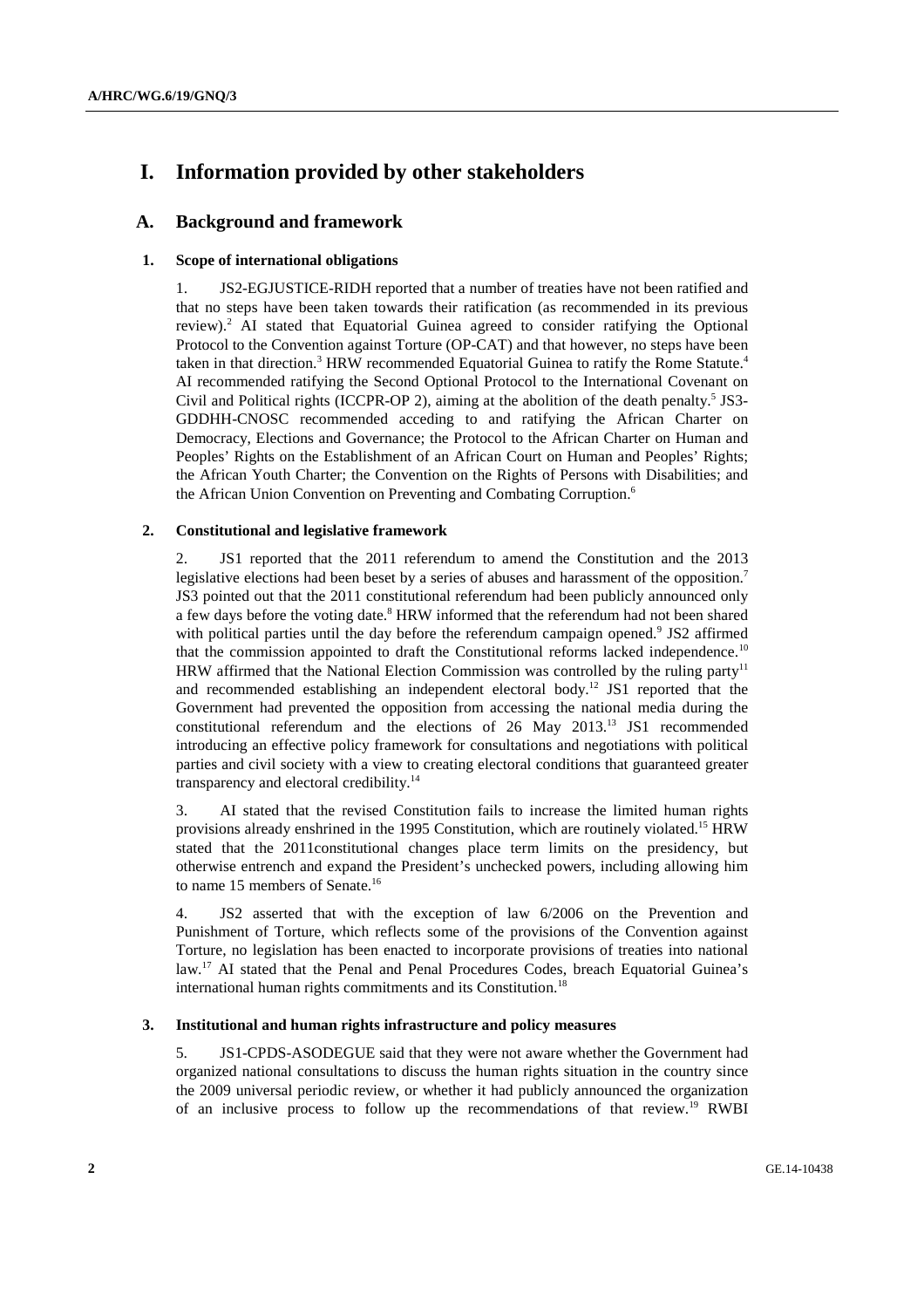recommended to establish sincere and effective cooperation mechanisms with UPR and implement accepted recommendations.<sup>20</sup>

6. JS2 affirmed that the new Constitution gave power to the President to appoint the Ombudsman and the members of an Audit Court, contrary to the Paris principles.<sup>21</sup> HRW highlighted that the "independent" oversight bodies created under the new constitution had not been established and that the president declared that the new presidential term limits would not apply retroactively.<sup>22</sup> AI expressed concern that the ombudsman is appointed by the President<sup>23</sup> and that, given the lack of independence of state institutions responsible for human rights, it is all the more important that the ombudsman is established in accordance with the Paris Principles and fully independent of government and presidential control.<sup>24</sup> JS3 recommended that the Office of the Ombudsman should begin operating by August  $2014$  and should be provided with adequate resources.<sup>25</sup>

7. JS3 noted that there was no decree defining the functions of the Government's Human Rights Department.<sup>26</sup> JS3 stated that the National Human Rights Commission was not independent, in view of the fact that the President of the Parliament was also the President of the Commission.<sup>27</sup> and recommended reforming the status of the Commission by December 2014.<sup>28</sup>

8. JS3 recommended continuing and extending activities and training on the promotion and protection of human rights to all members of the Administration, in cooperation with civil society.29

## **B. Cooperation with human rights mechanisms**

## **1. Cooperation with treaty bodies**

9. JS2 stated that Equatorial Guinea has thus far ignored its reporting obligations under almost all of the ratified treaties, $30$  and that it failed to present its initial report to the Committee on Economic and Social Rights in May 2012 (initially due in 1990).<sup>31</sup> HRW recommended to report promptly to relevant treaty bodies.<sup>32</sup>

#### **2. Cooperation with special procedures**

10. HRW recommended permitting and clearly authorizing UN human rights experts to enter Equatorial Guinea, travel freely, meet with a range of official and private persons, and carry out independent work without hindrance or risk of retaliation against those who share information.<sup>33</sup> JS1 noted that it was not known whether the State had addressed an open invitation to the special procedures.<sup>34</sup> JS3 recommended issuing an open, standing invitation to the special procedures by September 2014 and agreeing prompt visits.<sup>35</sup>

# **C. Implementation of international human rights obligations, taking into account applicable international humanitarian law**

## **1. Equality and non-discrimination**

11. The Bubi indigenous people of the island of Bioko (EPIBIB) reported that they were the victims of subjugation, total discrimination and contempt.<sup>36</sup> EPIBIB noted that members of the Bubi indigenous people could not work in the public administration because of discrimination against that group.<sup>37</sup> EPIBIB recommended that the State should respect their freedom to promote the United Nations Declaration on the Rights of Indigenous Peoples.<sup>38</sup>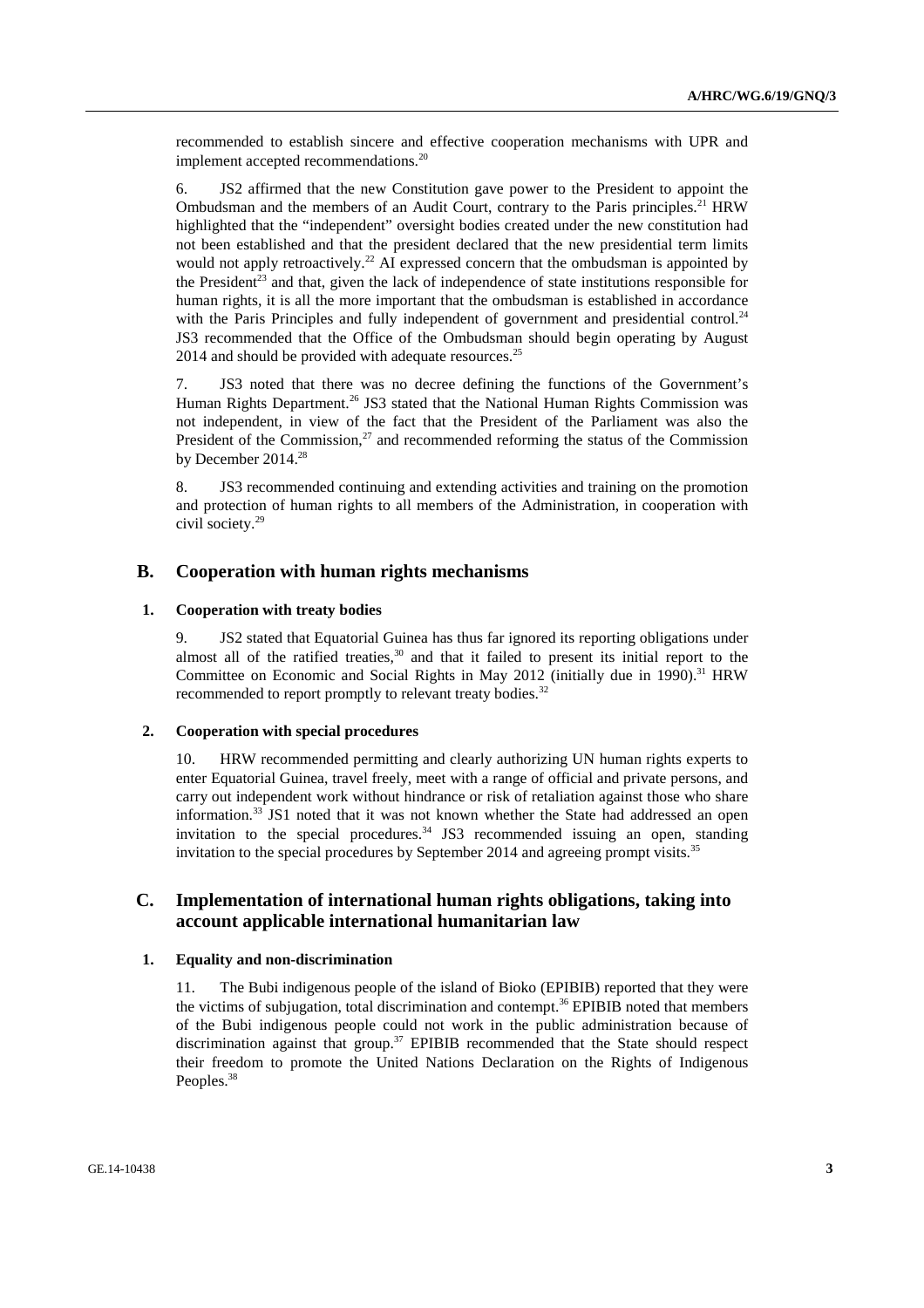#### **2. Right to life, liberty and security of the person**

12. HRW reported that Equatorial Guinea tortured, abducted, and forced to confess to participating in an attack on the presidential palace, $39$  four nationals living in exile who were held in secret detention and then executed in August 2010 following a military trial that violated international human rights standards.<sup>40</sup> JS1 said that the four persons had been tried summarily by a military court in violation of the law and that the executions were considered political assassinations.<sup>41</sup> AI asserted they were executed in secret within one hour of being sentenced, deprived of their right to appeal and to seek clemency.<sup>42</sup>

13. JS3 stated that, despite the commitments undertaken, the death penalty continued to be applied,<sup>43</sup> and recommended introducing a moratorium on the death penalty by July 2014.44 AI stated that death penalty has been applied to political opponents convicted of crimes against the state in unfair trials, usually by military courts.<sup>45</sup>

14. AI stated that since 2009, several people, including foreigners, have been killed at road blocks after refusing to pay bribes with no investigations into most of these cases.<sup>46</sup> JS3 noted that police investigation methods were outdated; there was no forensic police; autopsies were not carried out in murder cases and the evidence obtained was inadequate.<sup>47</sup> JS1 recommended that suspicious, violent deaths should be investigated.48 EPIBIB recommended that the enforced disappearance, torture and deaths of Bubis should be investigated.<sup>49</sup>

15. JS2 affirmed that despite the existence of a law forbidding it, torture is used by security personnel against civilians.<sup>50</sup> JS2 recommended to carry on independent, thorough and impartial investigations and prosecute not only those who carry out acts of torture but also the political authorities who order or condone it.<sup>51</sup> AI stated that torture and other illtreatments occur mainly in pre-trial detention and that political detainees may be subjected to prolonged incommunicado detention.<sup>52</sup> AI recommended that Equatorial Guinea ensure reparation, including compensation, for victims of torture.<sup>53</sup>

16. JS3 reported that abuse of power was widespread and that it was common for the authorities to use State media for personal motives or for political propaganda purposes.<sup>54</sup> JS2 asserted that the State continues to engage in politically motivated arrests, arbitrary, warrantless, and prolonged incommunicado detentions, and criminal prosecutions to intimidate or punish dissidents.<sup>55</sup> AI asserted that Equatorial Guinea has not fulfilled its commitment to end incommunicado, secret detention and enforced disappearances.<sup>56</sup> AI recommended to disclose the whereabouts of all persons detained and ensure that all detainees are officially registered and have access to their families and lawyers.<sup>57</sup>

17. JS2 stated that the right not to be arbitrarily arrested is easily ignored, as political opponents, whether real or perceived, are routinely harassed, arrested and held for varying periods, often incommunicado and without charge.<sup>58</sup> AI stated that the confinement of political opponents to their areas of origin is a common practice, as it is the secret transfer of detainees to prisons in other parts of the country, and that no steps were taken to end arbitrary arrest and detention of political opponents.59 JS2 recommended ending the practice of arbitrary arrest to silence critics and ensure that those arrested are brought promptly before a court to determine the legality of their arrest.<sup>60</sup> HRW expressed that judicial processes are used to intimidate or punish those perceived as disloyal to those in power, and that the government also at times detains family members as a form of pressure.<sup>61</sup>

18. AI recommended to ensure that detainees are brought before a judge to determine the legality of their detention within the 72 hours prescribed by law and that those suspected of a criminal offence are promptly charged and tried.<sup>62</sup> JS1 recommended that the Government should guarantee that habeas corpus was used effectively.<sup>63</sup>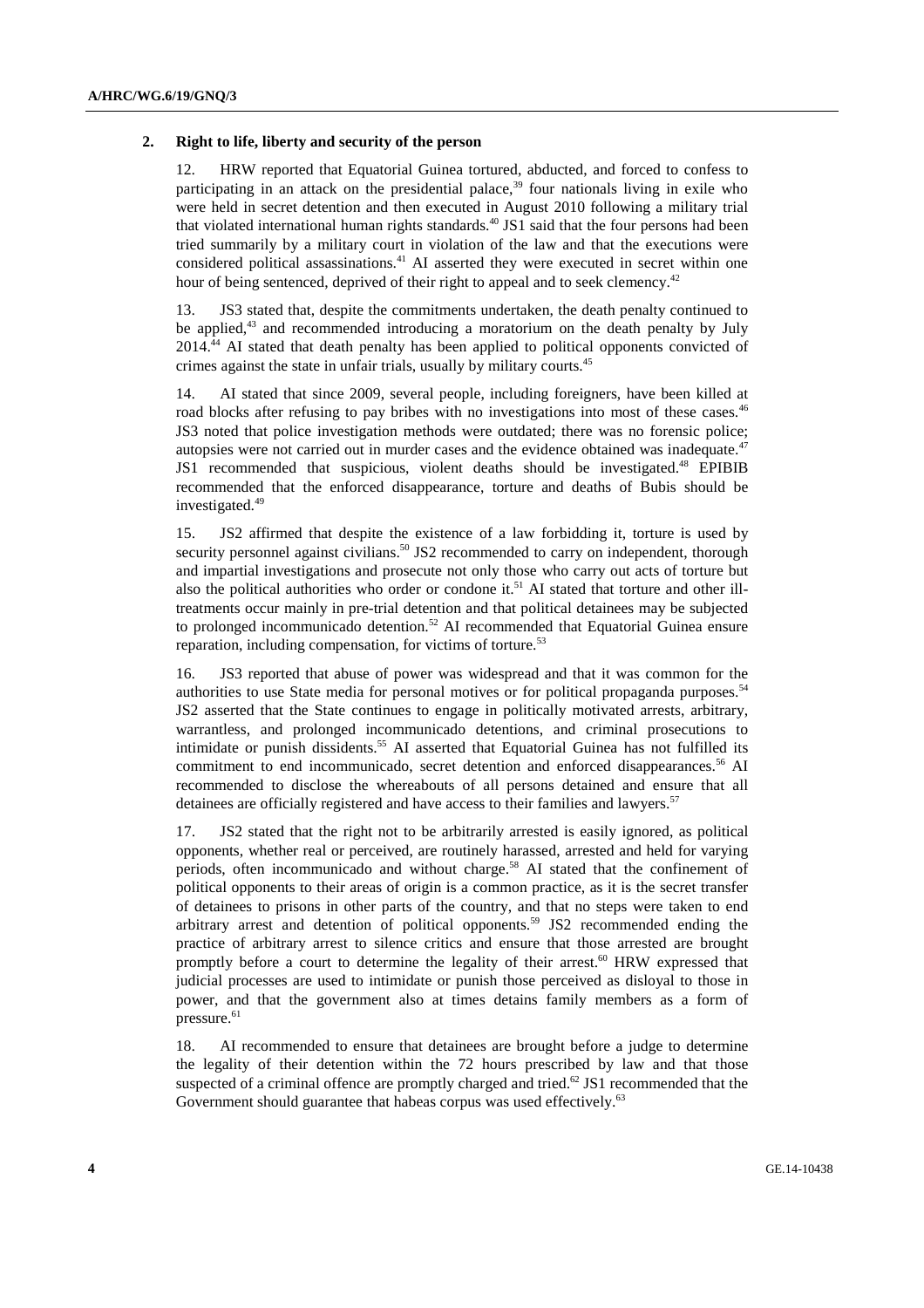19. JS1 recommended that there should be regular follow-up of all prisoners and the exact duration of their sentences so that they were released once they had served their terms and not kept in prison indefinitely.<sup>64</sup> JS1 cited cases of persons held in total solitary confinement without being charged and without access to legal counsel or medical assistance.<sup>65</sup>

20. HRW informed that visits to prisons and jails from lawyers and others indicate that serious abuses continue, including beatings that amount to torture.<sup>66</sup> JS1 referred to prison staff routinely subjecting prisoners to threats and violent and physical abuse, prison overcrowding, a lack of protection for women and girls, a lack of training programmes and social reintegration, and persons who remained in prison despite having served their long sentences.<sup>67</sup> JS3 stated that, although progress had been made in the prison register following visits to prisons by the Attorney-General, the process had not been institutionalized and the prison authorities still did not submit monthly lists of prisoners.<sup>68</sup> JS3 noted that there was no separation between remand prisoners and convicted prisoners and that both women and minors were held in the same quarters as adult men. $69$  JS3 recommended establishing a registration and control system for prisons by December 2014 and publishing biannual reports.<sup>70</sup>

21. JS1 recommended allowing civil society and human rights organizations in the country to freely visit places of detention. $71$ 

22. JS3 referred to the alarming increase in the rape of young girls and the Government's passivity in addressing the issue and punishing those responsible.<sup>72</sup> ACEDEVADEMA noted that women were often the victims of forced labour or subjected to conditions of slavery in domestic servitude, and that they were often the victims of sexual exploitation<sup>73</sup> or were forced to marry.<sup>74</sup>

23. ACEDEVADEMA reported that there continued to be cases of trafficking in persons,<sup>75</sup> largely shielded by the authorities or certain elements thereof,<sup>76</sup> that legislation to prosecute and punish those activities was not applied, $77$  that there was no protection or support policy<sup>78</sup> and that the Government had not implemented any of the recommendations of the 2010 universal periodic review, including: ensuring that violence against women and children constitutes a criminal offence, taking further measures to prevent the trafficking of children, intensifying efforts to provide assistance to child victims of trafficking and holding the perpetrators of trafficking accountable.<sup>79</sup> ACEDEVADEMA recommended enhancing the application of the Anti-Trafficking Act to prosecute traffickers and complicit officials, training the police force to investigate cases of trafficking in persons and introducing a national plan against trafficking in persons.<sup>80</sup>

24. ACEDEVADEMA reported that, due to their vulnerability, foreign workers continued to be subjected to involuntary servitude, and that the growth of the oil sector had contributed to greater demand for prostitution services and children working in domestic service, markets and cleaning.<sup>81</sup> ACEDEVADEMA reported that no programme had been implemented to tackle forced child labour.<sup>82</sup>

25. JS3 said that the fact that women were no longer imprisoned for failure to repay their dowry following separation or divorce was an important step forward.<sup>83</sup> JS3 noted that the Government had not taken any measures to effectively combat domestic violence, which continued to be widespread, considering that 63 per cent of women over the age of 15 had been subjected to some form of violence and 32 per cent had been the victims of sexual violence.<sup>84</sup>

26. GIEACPC stated that in Equatorial Guinea corporal punishment of children remains lawful in home, schools, penal institutions and alternative care settings, despite the recommendations to prohibit it by the Committee on the Rights of the Child and the Government's acceptance of relevant UPR recommendations.<sup>85</sup>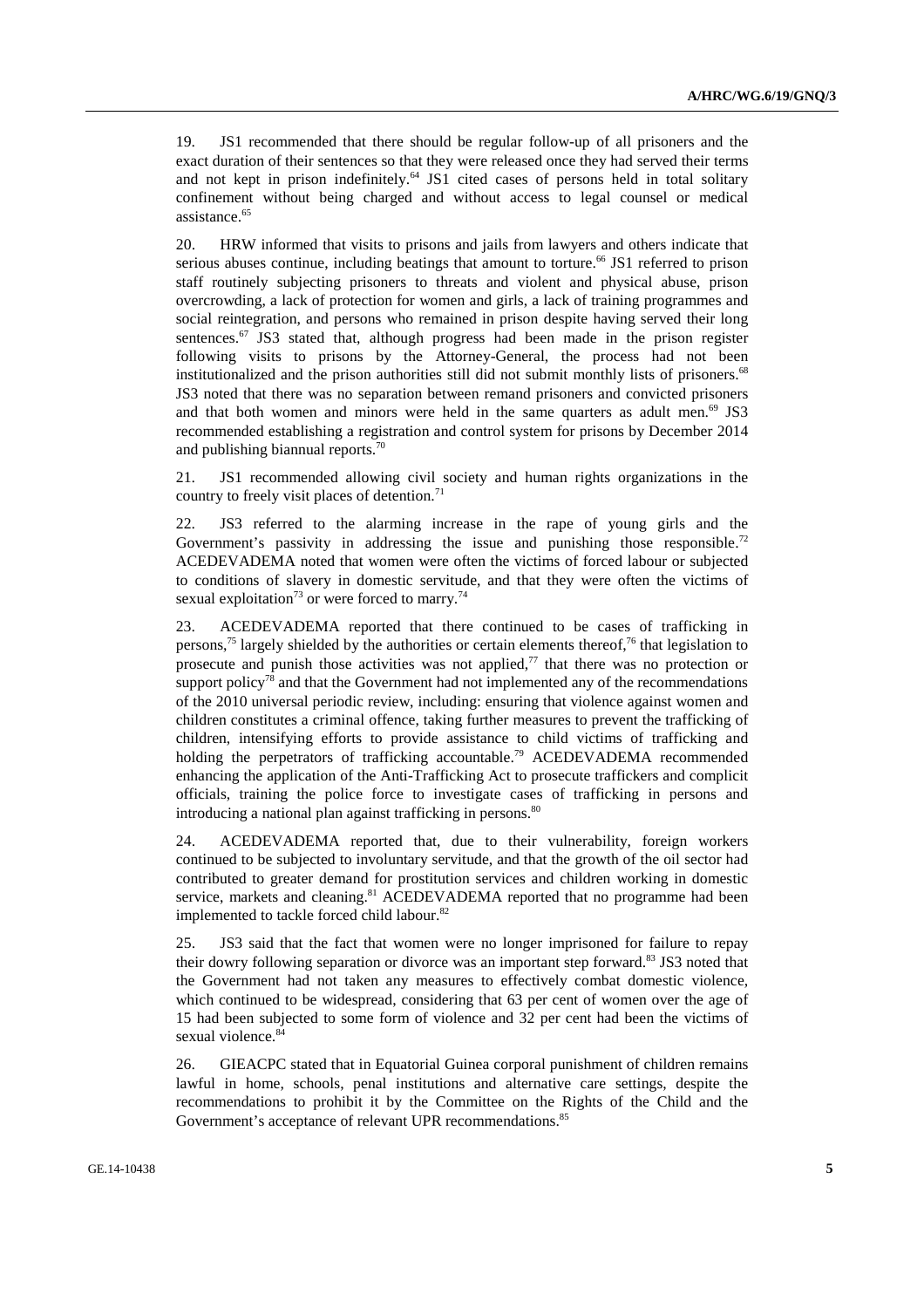27. HRW affirmed that the government's disregard of its human rights commitments is evident in its actions against human rights defenders from Equatorial Guinea who delivered statements to the Human Rights Council in 2010 and that these individuals have faced a variety of repercussions for their criticisms of the government.<sup>86</sup>

#### **3. Administration of justice, including impunity, and the rule of law**

28. AI stated that underlying violations such as torture and arbitrary detentions is impunity. AI affirmed impunity is virtually guaranteed by the absence of the rule of law and a weak and politicised judicial system which itself often violates human rights. $87$  AI added that only rarely are human rights violations investigated and perpetrators brought to justice.88 AI asserted that police and soldiers continue to enjoy almost total impunity for unlawful killings, including extrajudicial executions.<sup>89</sup>

29. HRW asserted that the actual President, who is designated as the country's "chief magistrate" and chairs the body that oversees judges, exercises inordinate control over the judiciary, which lacks independence, and judges say they need to consult with the office of the president regarding their decisions in sensitive cases. $90$ 

30. JS3 said that, under the new Constitution, the President of the Government was both the President of the Higher Council of the Judiciary and the Chief Magistrate of the Nation, and had the authority to directly appoint the President and the members of the Supreme Court, the Constitutional Court and the Court of Auditors.<sup>91</sup> JS3 noted that the situation was in violation of the principle of the separation of powers and demonstrated the lack of checks and balances on the executive branch.<sup>92</sup> JS3 said that 35 per cent of current members of the Senate were also members of the Government and that it was expressly prohibited by law for members of parliament to hold another public office.<sup>93</sup>

31. JS3 pointed out that, in practice, the judiciary lacked independence and allowed impunity for official acts.<sup>94</sup> JS2 affirmed that judges lack the training and independence to adjudicate, hold security forces accountable for human rights violations, and protect the due process rights of victims.95 HRW recommended to undertake a comprehensive reform to ensure judicial independence and otherwise bring the judicial system into compliance with the international human rights instruments to which Equatorial Guinea is a party.<sup>96</sup>

32. JS3 indicated that remedies of appeal and cassation were rarely applied because of a lack of adequate legal representation and poor knowledge of constitutional rights, and that the necessary measures for the establishment of an effective system of court-appointed public defenders had not been taken.<sup>97</sup>

33. AI asserted that military courts have been used to try civilians in the past four years where judges and defence counsels are appointed by military or political authorities, and that political opponents and other critics have been tried on trumped-up charges usually of plotting against government and that whether tried by a military or civilian court, these trials fail to meet international standards of fairness.98 AI informed that courts accept confessions obtained under torture, including in cases where this constitutes the sole evidence against defendants.<sup>99</sup>

34. AI recommended ensuring that all trials are conducted in accordance with international standards and that no one is tried twice for the same offence, that military courts are used solely to try military personnel on purely military matters, and that statements made under torture are not admitted as evidence in court.<sup>100</sup>

35. JS3 noted that, although Equatorial Guinea is the third largest oil producer in sub-Saharan Africa, it does not regularly publish its oil revenue figures.<sup>101</sup> HRW asserted that there is high-level corruption and mismanagement of public funds and the government's investments in social spending are directed to projects of limited benefit to the most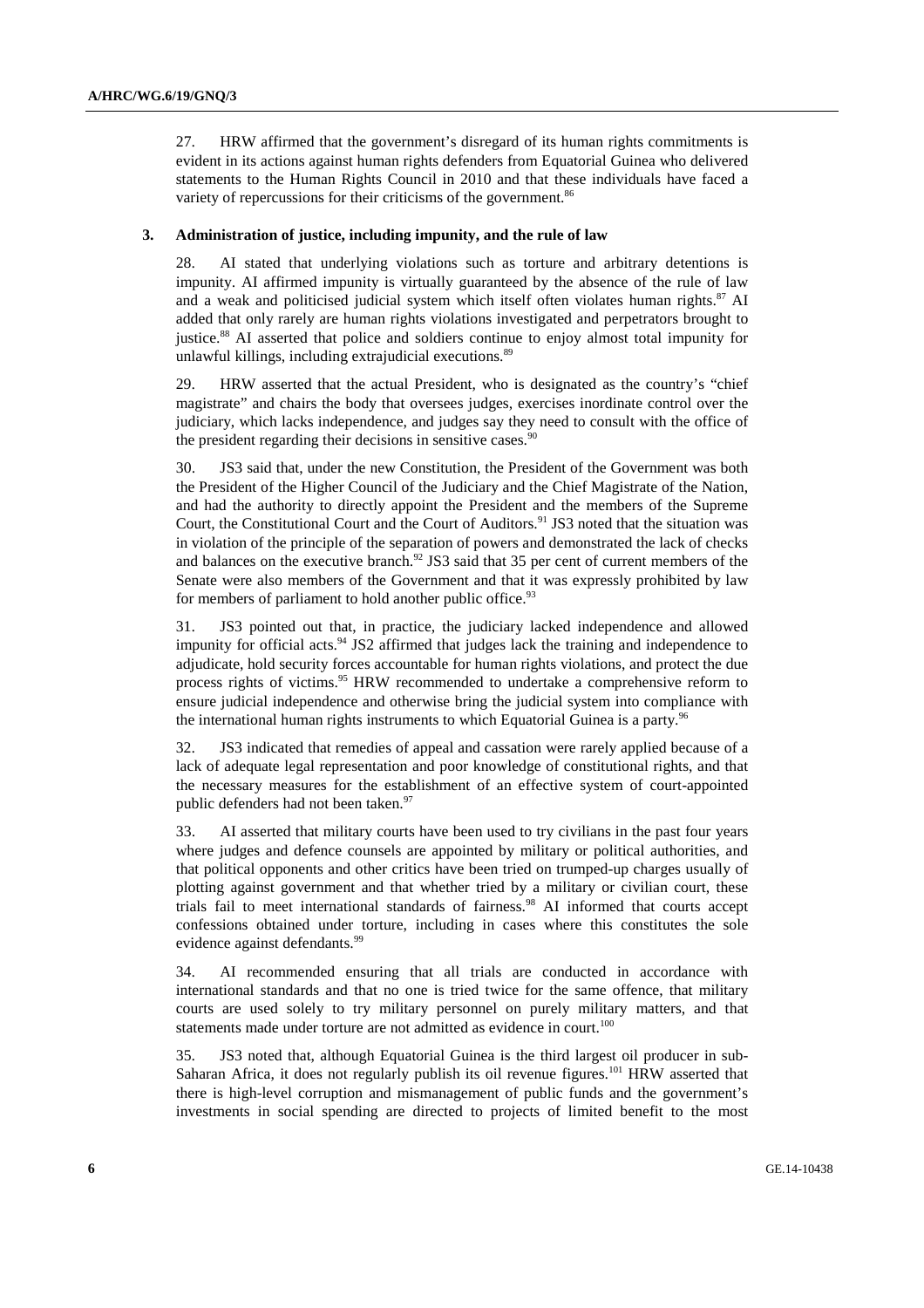vulnerable.<sup>102</sup> JS3 stated that there were no mechanisms to monitor expenditure,<sup>103</sup> and recommended adopting a law on access to information by February 2015 and enhancing the independence, operability and resources of the Anti-Corruption Division of the Attorney-General's Office.<sup>104</sup> JS3 recommended establishing transparent and efficient mechanisms for access to public funds.<sup>105</sup> HRW recommended to establish, in consultation with civil society, a clear and transparent fiscal policy to manage revenues, combat official corruption and account for the use of public funds, including by publishing all government revenues, budgets, and spending; conducting and publishing annual audits of all government accounts, including those held abroad; and enforcing a requirement that public officials declare their assets.<sup>106</sup>

## **4. Right to marriage and family life**

36. ACEDEVADEMA noted that trafficked minors were often in the custody of a person who was not a family member, were forced to work for the financial benefit of another family, without being able to leave, and that some girls were forced to marry.<sup>107</sup> ACEDEVADEMA reported that the Government had not put in place any policies for the protection of such minors.108

## **5. Freedom of movement**

37. EPIBIB recommended ensuring that persons were allowed to travel freely, without having to request Government permission, and that Bubi women, men and young people living on Bioko island should in future be allowed to freely attend the United Nations forums for indigenous peoples and freely return to the island.109 EPIBIB recommended removing the military checkpoints at the entrance to Bubi villages.<sup>110</sup>

## **6. Freedom of religion or belief, expression, association and peaceful assembly, and right to participate in public and political life**

38. RWBI asserted that almost all media are state-owned, and remain under the severe censorship of the Ministry of Information, and that no trade unions or journalist defence associations exist.<sup>111</sup> JS1 noted that there was an absolute monopoly over the State media, to which the opposition did not have  $access$ <sup>112</sup> HRW informed that only a few private media outlets exist in Equatorial Guinea, and they are generally owned by persons close to the President.<sup>113</sup> JS3 reported that freedom of expression, thought and opinion was severely curtailed, in part through legal requirements, for example the need for all journalists to be registered beforehand with the official registry.114 RWBI stated that the 1992 Law on the Press, Publishing, and Audiovisual Media allows the government to censor all media publications, in direct opposition with the UPR recommendations.<sup>115</sup>

39. HRW stated that journalists from state-owned media outlets are unable to criticize the government without risk of censorship or reprisal, while being suspended, sacked or detained, including since the 2009 UPR review.<sup>116</sup> JS2 asserted that journalists are subject to harassment, dismissal and even arrest when they show any degree of independence.<sup>117</sup> RWBI urged the government to improve its policy and attitude regarding freedom of information and to end censorship, mass surveillance, reprisals and harassment against those who provide news and information, allow trade unions and journalist protection associations, and provide a favourable environment for a free and pluralistic media.<sup>118</sup>

40. HRW informed of the use of visa denials, surveillance, harassment, and detentions to hamper independent foreign journalists.<sup>119</sup> HRW recommended authorizing foreign nongovernmental organizations and journalists to enter Equatorial Guinea, travel freely, meet with a range of official and private persons, and carry out independent work without hindrance or risk of retaliation against those who share information.<sup>120</sup>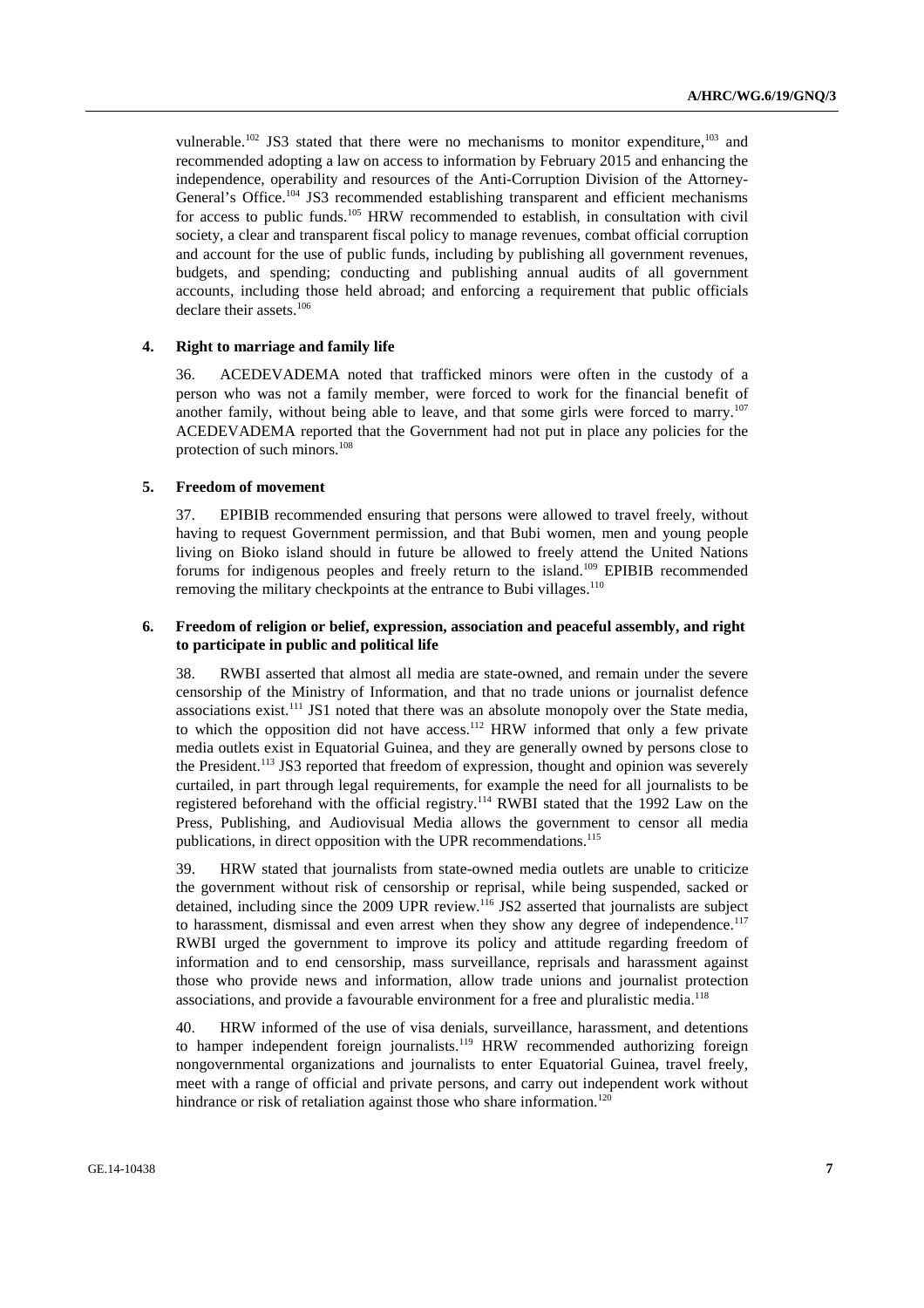41. JS3 reported that human rights defenders faced systematic reprisals and could not act freely and independently.<sup>121</sup> JS2 recommended to refrain from intimidating, harassing, arresting and incarcerating human rights defenders to prevent their legitimate human rights work.<sup>122</sup> JS3 drew attention to legal restrictions impeding freedom of association and restricting the activities of NGOs.<sup>123</sup> JS2 affirmed that human rights organizations cannot register or operate as such, and that individual human rights defenders are routinely harassed, risk losing their jobs or professional licenses, are frequently arrested without a warrant and occasionally convicted on spurious charges, mentioning a number of cases.<sup>124</sup> EPIBIB recommended that Bubis should have the freedom to form associations and carry out preparatory activities ahead of the 2014 World Conference on Indigenous Peoples.<sup>125</sup>

42. HRW stated that opposition members are subject to arbitrary arrest and other forms of harassment and, at times, criminal prosecution, while political parties aligned with the ruling party, have funding, and access to national media.<sup>126</sup> HRW recommended to respect the right of opposition members to travel freely, to hold meetings, express their views, and have access to media, as well as to cease harassment of and reprisals against domestic critics.127 JS1 invited the Government to pledge not to take reprisals against opposition activists.<sup>128</sup> AI recommended to bring to an immediate end the practice of arresting the families of political opponents as hostages. $129$ 

43. RWBI asserted that, ahead of the parliamentary and municipal elections, opposition websites and Facebook were blocked.<sup>130</sup> JS2 stated that since May 12, all affected sites remain inaccessible via the government provided networks, while the government's and the ruling party's web sites were never interrupted.<sup>131</sup> JS1 recommended freeing up public access to the Internet and allowing the opposition to have access to their websites and social networks.132

44. JS2 stated that freedom of assembly is severely curtailed.<sup>133</sup> JS3 reported that anti-Government demonstrations were practically prohibited<sup>134</sup> and that the law imposed extensive restrictions on freedom of assembly and demonstration, including compulsory attendance by the authorities at all meetings and restrictions on the content of advertisements.135 AI stated that although the law does not require official permission to hold demonstrations, these are not allowed and organisers are often arrested.<sup>136</sup> AI recommended to ensure that nobody is arrested for exercising their rights to freedom of expression, assembly and association.<sup>137</sup>

45. JS3 stated that, generally speaking, the Government systematically excluded the majority of civil society groups from formulating public policy.138 JS2 state that on April 2010 the Extractive Industries Transparency Initiative board rejected Equatorial Guinea's candidacy for failure to comply with the organization's rules, which require inter alia, genuine participation of civil society.139

#### **7. Right to work and to just and favourable conditions of work**

46. ACEDEVADEMA said that the majority of workers in the construction sector and industry in Malabo and Bata were exploited by the companies that hired them.<sup>140</sup>

#### **8. Right to social security and to an adequate standard of living**

47. HRW affirmed that Equatorial Guinea has a per-capita gross domestic product of \$32,026, the highest wealth ranking of any African country, yet it has by far the largest gap between its per-capita wealth and its human development score.<sup>141</sup> JS3 reported that poverty rates had not fallen in the past four years (at least 75 per cent of the population is still living in poverty).<sup>142</sup> JS3 pointed out that a large proportion of the population still had no access to basic services and that 77 per cent lived on less than 2 dollars a day.<sup>143</sup> HRW stated that half of the population of Equatorial Guinea lacked clean water or basic sanitation facilities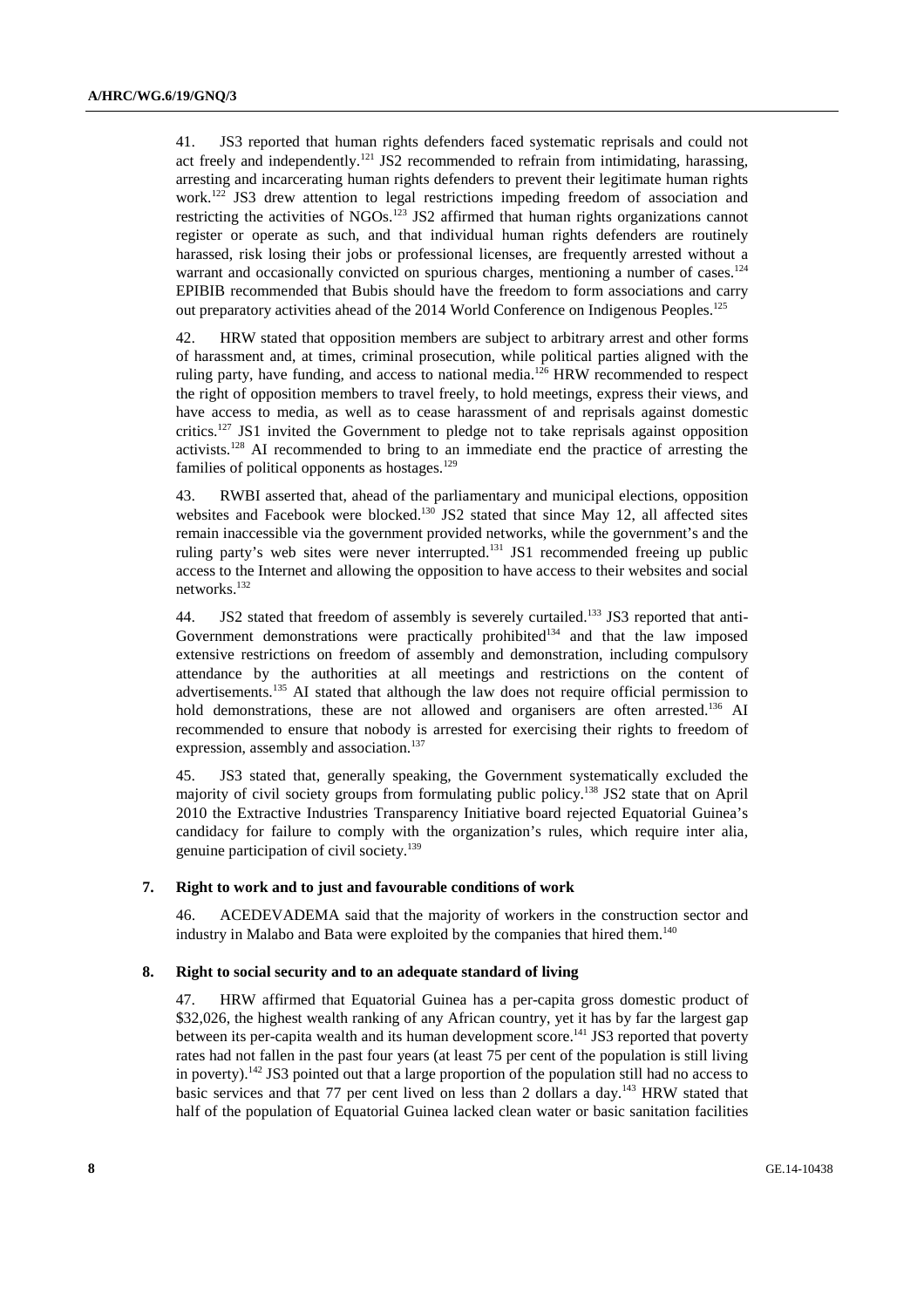in 2012.<sup>144</sup> JS2 stated they observed no significant improvements in the attainment of rights to health, education, water and sanitation, despite significant government investment in lavish resorts and other infrastructure projects that fail to prioritize or address poverty alleviation.<sup>145</sup>

48. JS3 reported that, in 2012–2013, only 22 per cent of the budget was allocated to social spending, which was well below the 66 per cent average in the countries of the Economic Community of Central African States.<sup>146</sup> JS3 recommended increasing the share of the budget allocated to social spending to at least 45 per cent of the total, establishing independent monitoring and evaluation mechanisms and developing a national poverty reduction plan with an independent monitoring mechanism.<sup>147</sup>

#### **9. Right to health**

49. JS3 referred to the poor state of the infrastructure in hospitals, which lacked equipment and adequate supplies.<sup>148</sup> JS3 pointed out that there was no transparency with respect to the public funding of hospitals and the general public still had difficulty in accessing medical services.<sup>149</sup>

50. JS3 said that, according to official data, the maternal mortality rate was 352 deaths per 100,000 inhabitants, 21.8 per cent of which were due to HIV/AIDS, and that in practice most of the cost of health services was paid directly by the patients. No measures were being taken to increase medical cover, although only 9 per cent of women and 16 per cent of men were covered by social security.150 JS3 indicated that the national programme to combat HIV/AIDS had serious shortcomings, including a lack of financial and human resources.151

51. JS3 commended the measures taken to combat malaria but noted that, nonetheless, malaria was the cause of 38 per cent of deaths among children under 5, and in general, the infant mortality rate was 123 for every 1,000 live births.<sup>152</sup>

52. JS3 recommended establishing the Ministry of Health by December 2014 as well as drawing up a plan to ensure adequate supplies in all hospitals and creating mechanisms for inspecting sanitary conditions and training in private clinics and centres of traditional medicine.153

#### **10. Right to education**

53. JS3 drew attention to the shortcomings of the education system and the average of 5.4 years of schooling, which had not changed since  $2010$ ,<sup>154</sup> noting that the Government had not taken any steps to guarantee the right to free education, that there were still major discrepancies between urban and rural areas, and that there was still a large proportion of teachers with no vocational training.155

54. JS3 said that the Government had not taken any measures to promote university education for women and that the national programme to reduce female illiteracy was still at the organizational stage after more than three years.<sup>156</sup>

55. JS3 recommended guaranteeing the quality and coverage of primary education and ensuring that it was free by providing more public schools, reaching agreements with private centres to cover the costs of school fees, establishing compulsory training programmes for all teachers and ensuring that all vacant positions were filled by teacher training college graduates.<sup>157</sup>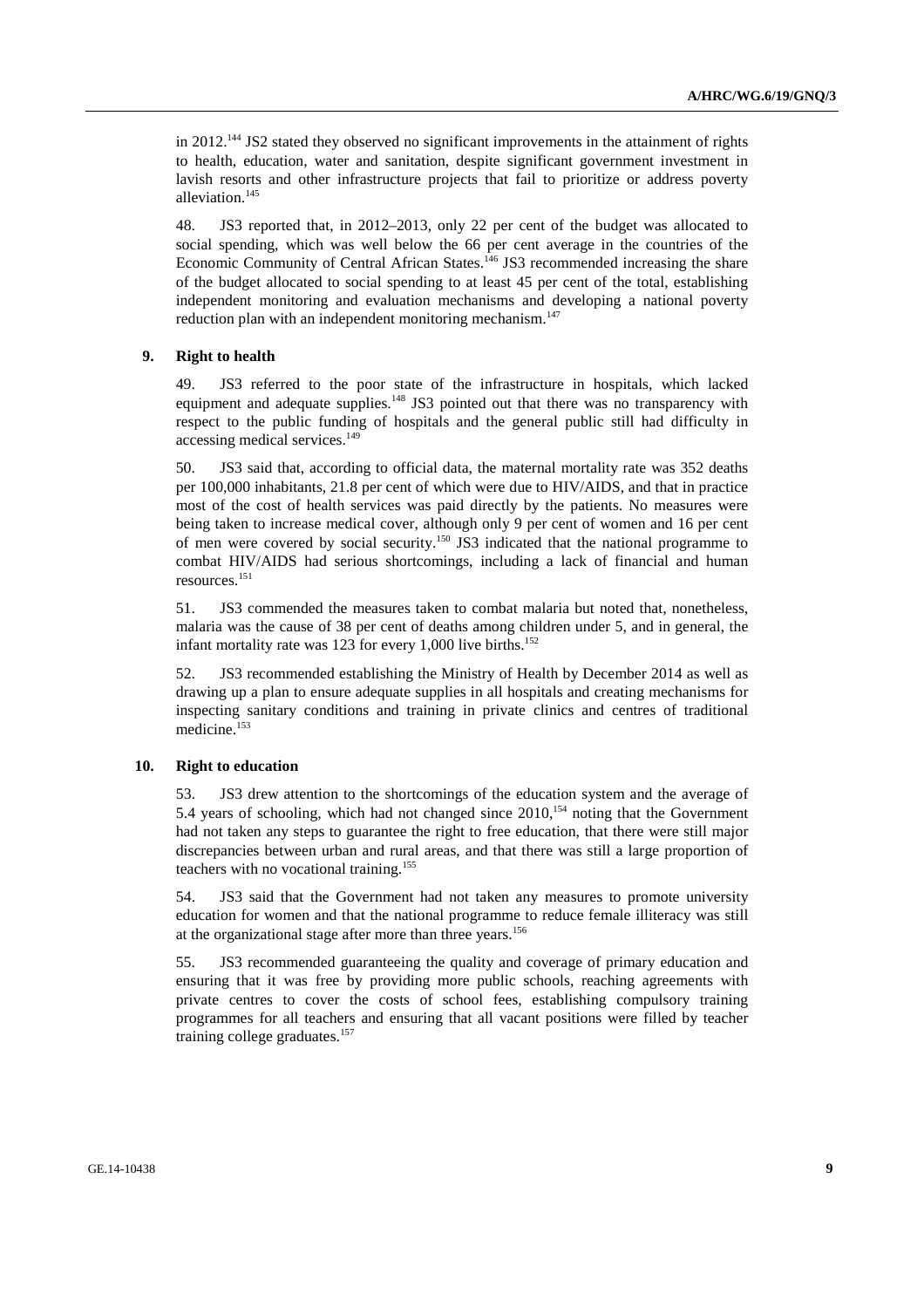## **11. Cultural rights**

56. EPIBIB mentioned the case of the village of Ureka, where the Government had built roads inside a nature reserve, and suggested that existing paths should be adapted instead to generate sustainable development while preserving Bubi traditions.158

## **12. Persons with disabilities**

57. JS3 noted that persons with disabilities were discriminated against in all sectors and faced major difficulties in finding employment and that the Government had not taken any steps to promote special education, vocational training or employment for that group of the population.159 JS3 pointed out that there was no legislation covering persons with disabilities and that the Government had not provided adequate administrative protection measures to facilitate better access to social services for persons with disabilities.<sup>160</sup> JS3 indicated that there was a social assistance programme for persons with disabilities but that it had insufficient resources and limited access to rehabilitation services.<sup>161</sup>

## **13. Indigenous peoples**

58. EPIBIB recommended establishing a constructive dialogue between the Government of Equatorial Guinea and the Bubi people of Bioko island in the United Nations, using the Declaration on the Rights of Indigenous Peoples as the basis for discussions.<sup>162</sup> EPIBIB recommended that Equatorial Guinea should apply a number of the articles of that Declaration.<sup>163</sup>

59. EPIBIB expressed the wish that the Bubi people be able to speak of their right to self-determination on that account being detained, tortured or murdered<sup>164</sup> and recommended that all Bubis from Bioko island who had had to flee the country, including those expelled by the Government, should be allowed to return freely.<sup>165</sup>

60. EPIBIB reminded the Government of Equatorial Guinea that it had signed the International Convention on the Elimination of All Forms of Racial Discrimination and recommended that it should comply with General Recommendation XXI (48) adopted by the Committee on the Elimination of Racial Discrimination in 1996 so as to recognize the right to self-determination of the Bubi people.<sup>166</sup>

#### **14. Migrants, refugees and asylum seekers**

61. ACEDEVADEMA noted that African immigrants were particularly vulnerable to being arbitrarily detained by the authorities of Equatorial Guinea, having their property confiscated and subsequently being expelled from the country without explanation.<sup>167</sup>

62. JS2 stated that foreign nationals suspected of being undocumented migrants are frequently targeted, ill-treated by the security forces in periodic raids on their homes and neighbourhoods, beaten, have their property stolen, and are imprisoned and held in inhuman conditions for weeks or months before eventually being deported, often regardless of their legal status in the country.<sup>168</sup>

## **15. Right to development and environmental issues**

63. EPIBIB stated that the three protected nature reserve areas on Bioko island, which were home to animal species that were not found anywhere else in the world, were being plundered despite the fact that the Government had signed treaties on the protection of biodiversity and the environment.<sup>169</sup> EPIBIB noted that the Bubi people of Bioko island were discriminated against when it came to protecting biodiversity and the environment and recommended respecting the protected nature reserve areas.<sup>170</sup>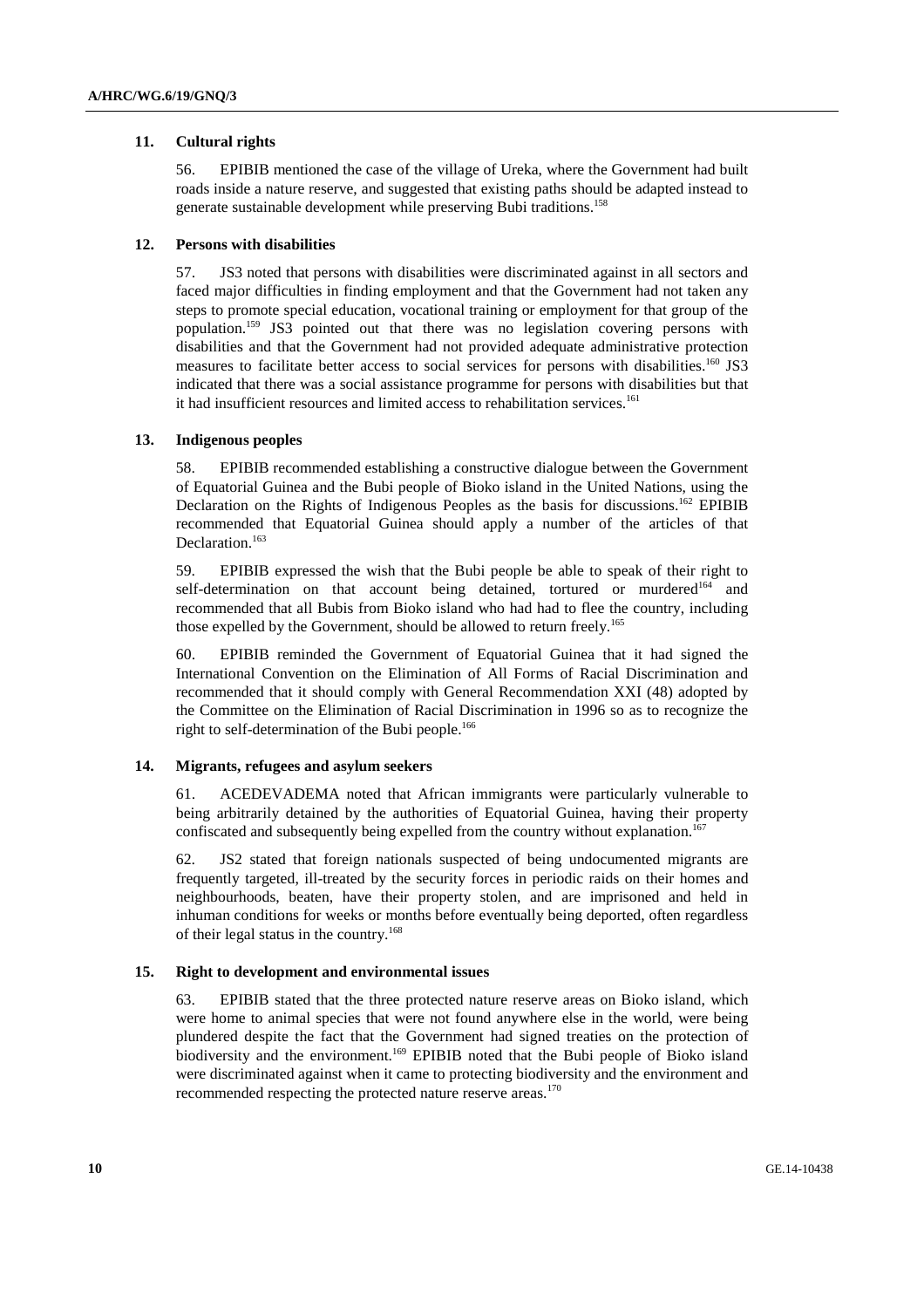*Notes* 

| 1                  | The stakeholders listed below have contributed information for this summary; the full texts of all<br>original submissions are available at: www.ohchr.org. |                                                                                                                                                                                                                                                                                       |
|--------------------|-------------------------------------------------------------------------------------------------------------------------------------------------------------|---------------------------------------------------------------------------------------------------------------------------------------------------------------------------------------------------------------------------------------------------------------------------------------|
|                    | Civil society<br>Individual submissions:                                                                                                                    |                                                                                                                                                                                                                                                                                       |
|                    | AI<br><b>ACEDEVEMA</b>                                                                                                                                      | Amnesty International, London (United Kingdom);<br>Asociación Cultural en Defensa de los Valores y Derechos de la Mujer<br>Africana, Toledo (Spain);                                                                                                                                  |
|                    | <b>EPIBIB</b><br><b>GIEACPC</b>                                                                                                                             | El Pueblo Indígena Bubi de la Isla de Bioko, (Equatorial Guinea);<br>Global Initiative to End all Corporal Punishment of Children, London (United<br>Kingdom);                                                                                                                        |
|                    | <b>HRW</b><br><b>RWBI</b>                                                                                                                                   | Human Rights Watch, New York (United States of America);<br>Reporters Without Borders International, Paris (France);                                                                                                                                                                  |
|                    | Joint submissions:                                                                                                                                          |                                                                                                                                                                                                                                                                                       |
|                    | JS 1                                                                                                                                                        | Joint submission 1 submitted by: CPDS: Convergencia para la<br>Democracia Social de Guinea Ecuatorial, Malabo (Equatorial Guinea); and<br>ASODEGUE: Asociación para la Solidaridad Democrática con Guinea<br>Ecuatorial, Madrid (Spain);                                              |
|                    | JS <sub>2</sub>                                                                                                                                             | Joint submission 2 submitted by: EGJUSTICE: Toward a Just Equatorial<br>Guinea, Washington D.C. (United States of America); and RIDH:<br>International Network of Human Rights, Geneva (Switzerland);                                                                                 |
|                    | JS3                                                                                                                                                         | Joint submission 3 submitted by: GDDHH-CNOSCGE: Grupo de<br>Derechos Humanos de la Coordinadora Nacional de Organizaciones de la<br>Sociedad Civil de Guinea Ecuatorial, Malabo (Equatorial Guinea); CEID:<br>Centro de Estudios e iniciativas para el Desarrollo, Malabo (Equatorial |
|                    |                                                                                                                                                             | Guinea); SEJOF: Sensación del Joven Futuro de Guinea Ecuatorial, Malabo<br>(Equatorial Guinea).                                                                                                                                                                                       |
|                    | <sup>2</sup> JS2-EGJUSTICE-RIDH, para. 11.                                                                                                                  |                                                                                                                                                                                                                                                                                       |
|                    | $3$ AI, p. 1.                                                                                                                                               |                                                                                                                                                                                                                                                                                       |
| $\overline{4}$     | HRW, p. 5.                                                                                                                                                  |                                                                                                                                                                                                                                                                                       |
| 5                  | AI, p. 5.                                                                                                                                                   |                                                                                                                                                                                                                                                                                       |
| 6                  | JS3-GDDHH-CNOSCGE, p. 15.                                                                                                                                   |                                                                                                                                                                                                                                                                                       |
| $\mathcal{I}$<br>8 | JS1-CPDS-ASODEGUE, para. 26.                                                                                                                                |                                                                                                                                                                                                                                                                                       |
| 9                  | JS3-GDDHH-CNOSCGE, para. 17.                                                                                                                                |                                                                                                                                                                                                                                                                                       |
| 10                 | HRW, p. 4.<br>JS2-EGJUSTICE-RIDH, para. 8.                                                                                                                  |                                                                                                                                                                                                                                                                                       |
| 11                 | HRW, p. 4. See also: JS1-CPDS-ASODEGUE, para.26 and JS2-EGJUSTICE-RIDH, para. 8.                                                                            |                                                                                                                                                                                                                                                                                       |
| 12                 | HRW, p. 5.                                                                                                                                                  |                                                                                                                                                                                                                                                                                       |
| 13                 | JS1-CPDS-ASODEGUE, para. 32.                                                                                                                                |                                                                                                                                                                                                                                                                                       |
| 14                 | JS1-CPDS-ASODEGUE, p. 8.                                                                                                                                    |                                                                                                                                                                                                                                                                                       |
| 15                 | AI, p. 2.                                                                                                                                                   |                                                                                                                                                                                                                                                                                       |
| 16                 | HRW, p. 4.                                                                                                                                                  |                                                                                                                                                                                                                                                                                       |
| 17                 | JS2-EGJUSTICE-RIDH, para. 10. See also: AI, p. 2.                                                                                                           |                                                                                                                                                                                                                                                                                       |
| 18                 | AI, p. 2.                                                                                                                                                   |                                                                                                                                                                                                                                                                                       |
|                    | <sup>19</sup> JS1-CPDS-ASODEGUE, para. 5. See also: JS3-GDDHH-CNOSCGE, para. 14.<br>$20$ RWBI, p. 3.                                                        |                                                                                                                                                                                                                                                                                       |
|                    | <sup>21</sup> JS2-EGJUSTICE-RIDH, para. 9. See also: HRW, p. 4.                                                                                             |                                                                                                                                                                                                                                                                                       |
| 22                 | HRW, p. 4.                                                                                                                                                  |                                                                                                                                                                                                                                                                                       |
|                    | $23$ AI, p. 2.                                                                                                                                              |                                                                                                                                                                                                                                                                                       |
|                    | $24$ AI, p. 2.                                                                                                                                              |                                                                                                                                                                                                                                                                                       |
|                    | <sup>25</sup> JS3-GDDHH-CNOSCGE, p. 15.                                                                                                                     |                                                                                                                                                                                                                                                                                       |
|                    | <sup>26</sup> JS3-GDDHH-CNOSCGE, para. 13.                                                                                                                  |                                                                                                                                                                                                                                                                                       |
| 27                 | JS3-GDDHH-CNOSCGE, para. 13.                                                                                                                                |                                                                                                                                                                                                                                                                                       |
| 28                 | JS3-GDDHH-CNOSCGE, p. 15. See also: AI, p. 2.                                                                                                               |                                                                                                                                                                                                                                                                                       |
| 29                 | JS3-GDDHH-CNOSCGE, p. 15.                                                                                                                                   |                                                                                                                                                                                                                                                                                       |
|                    |                                                                                                                                                             |                                                                                                                                                                                                                                                                                       |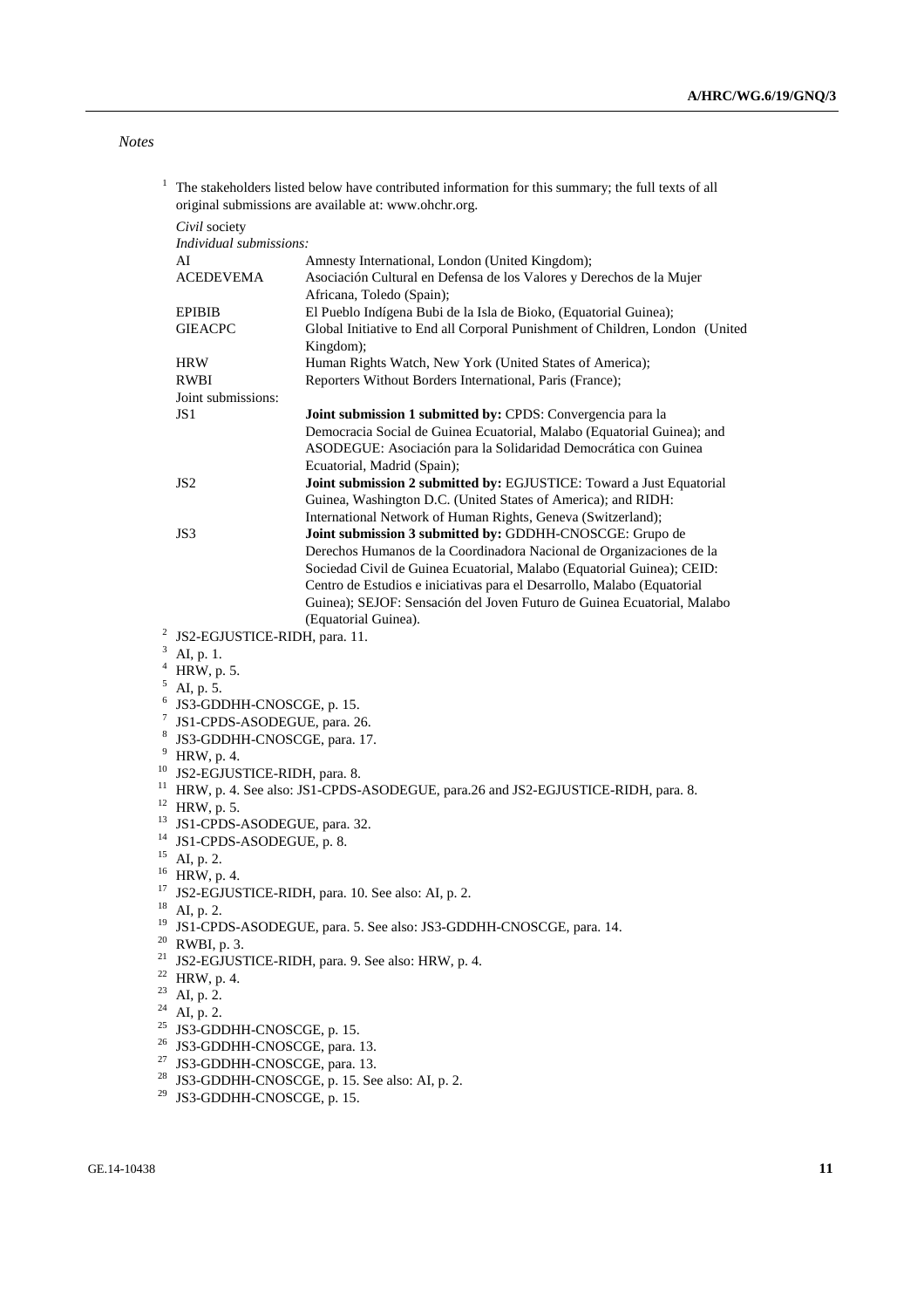- 30 JS2-EGJUSTICE-RIDH, para. 11.
- <sup>31</sup> JS2-EGJUSTICE-RIDH, para. 5.
- 32 HRW, p. 5.
- 33 HRW, p. 5.
- <sup>34</sup> JS1-CPDS-ASODEGUE, para. 5.
- 35 JS3-GDDHH-CNOSCGE, p. 15.
- 36 EPIBIB, p. 2.
- $37$  EPIBIB, p. 2.
- 38 EPIBIB, p. 5.
- $39$  HRW, p. 5. See also: JS1-CPDS-ASODEGUE, para. 43.
- 40 HRW, p. 5. See also: JS1-CPDS-ASODEGUE, para. 43 and AI, p. 2.
- 41 JS1-CPDS-ASODEGUE, para. 5.
- $42$  AI, p. 2.
- 43 JS3-GDDHH-CNOSCGE, para. 20.
- 44 JS3-GDDHH-CNOSCGE, p. 15. See also: JS1-CPDS-ASODEGUE, para. 8.
- $45$  AI, p. 2.
- <sup>46</sup> AI, p. 3. See also: JS2-EGJUSTICE-RIDH, paras. 22 and 23.
- 47 JS3-GDDHH-CNOSCGE, para. 21.
- 48 JS1-CPDS-ASODEGUE, p. 8.
- $49$  EPIBIB, p. 5.
- 50 JS2-EGJUSTICE-RIDH, para. 7. See also: AI, p. 1.
- 51 JS2-EGJUSTICE-RIDH, p. 8.
- 52 AI, p. 3.
- 53 AI, p. 5.
- <sup>54</sup> JS3-GDDHH-CNOSCGE, para. 25.
- 55 JS2-EGJUSTICE-RIDH, para. 12. See also: JS1-CPDS-ASODEGUE and JS3-GDDHH-CNOSCGE, para. 20. 56 AI, p. 1.
- 
- $57$  AI, p. 5.
- $58$  JS2-EGJUSTICE-RIDH, para. 17. See also: HRW, p. 4.
- $59$  AI, pp. 1 and 4.
- 
- $60$  JS2-EGJUSTICE-RIDH, p. 8. See also: AI, p. 4.
- $61$  HRW, p. 4. See also: AI, p. 1.
- $62$  AI, p. 5.
- $63$  JS1-CPDS-ASODEGUE, p. 8.
- 64 JS1-CPDS-ASODEGUE, p. 8.
- 65 JS1-CPDS-ASODEGUE, paras. 9 to 19. See also: JS2-EGJUSTICE-RIDH, paras. 17 to 19.
- 66 HRW, p. 4.
- 67 JS1-CPDS-ASODEGUE, paras. 19 to 24.
- 68 JS3-GDDHH-CNOSCGE, para. 23.
- 69 JS3-GDDHH-CNOSCGE, para. 23.
- 70 JS3-GDDHH-CNOSCGE, p. 15.
- 71 JS1-CPDS-ASODEGUE, p. 8.
- 72 JS3-GDDHH-CNOSCGE, para. 35.
- 73 ACEDEVEMA, para. 7.
- 74 ACEDEVEMA, para. 10.
- 75 ACEDEVEMA, para. 5.
- 76 ACEDEVEMA, para. 5.
- 77 ACEDEVEMA, para. 6.
- 78 ACEDEVEMA, para. 10.
- $79$  ACEDEVEMA, paras. 3 and 4.
- $80$  ACEDEVEMA, p. 5.
- <sup>81</sup> ACEDEVEMA, paras. 8 and 14.
- $82$  ACEDEVEMA, para. 17.
- 83 JS3-GDDHH-CNOSCGE, para. 34.
- 84 JS3-GDDHH-CNOSCGE, para. 34.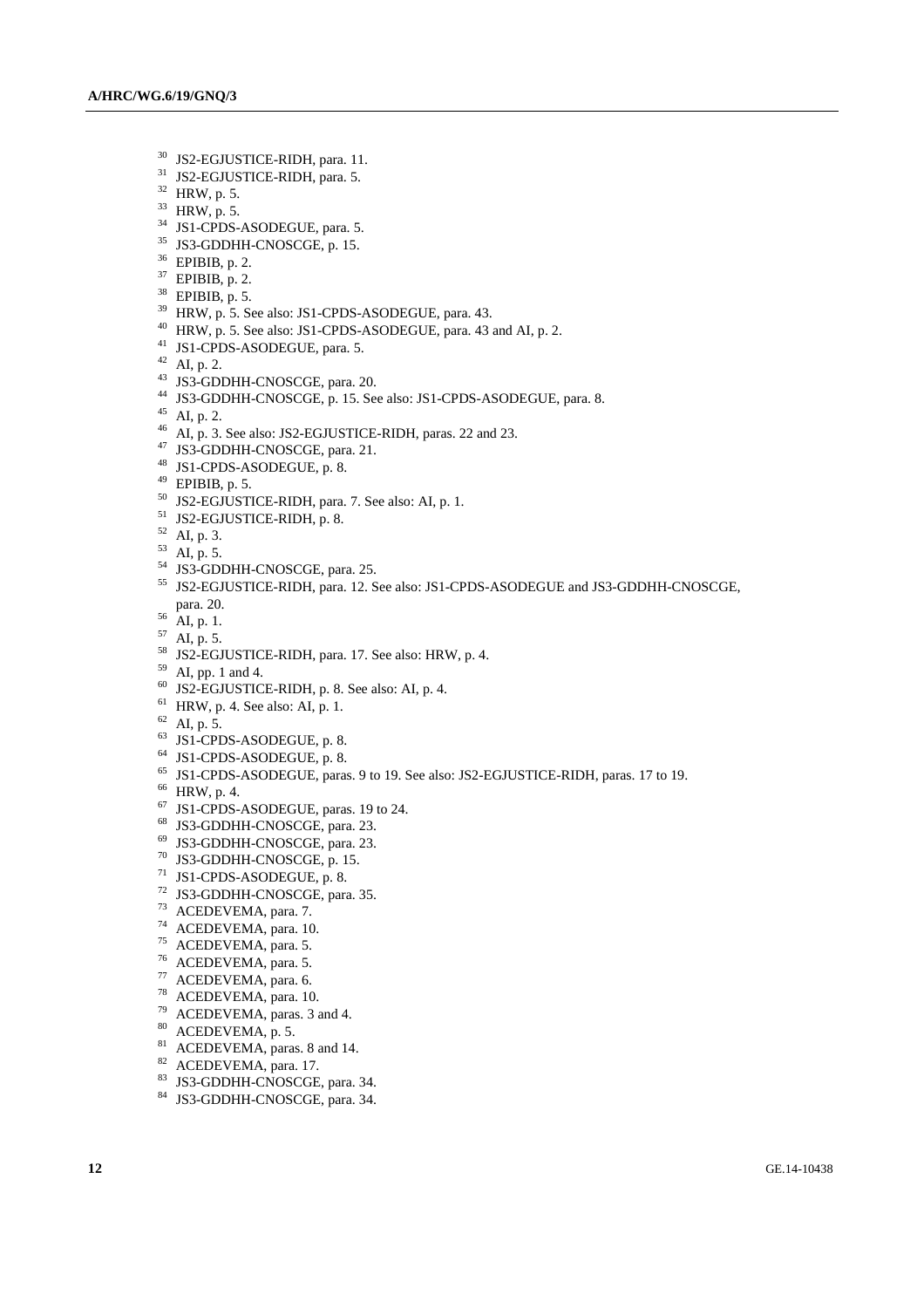- 85 GIEACPC, p. 1.
- 86 HRW, pp. 1 and 2.
- 87 AI, p. 2.
- $88$  AI, p. 2.
- 89 AI, p. 3.
- 90 HRW, p. 4.
- <sup>91</sup> JS3-GDDHH-CNOSCGE, para. 15.
- 92 JS3-GDDHH-CNOSCGE, para. 15.
- 93 JS3-GDDHH-CNOSCGE, para. 18.
- <sup>94</sup> JS3-GDDHH-CNOSCGE, para. 15.
- <sup>95</sup> JS2-EGJUSTICE-RIDH, para. 12.
- 96 HRW, p. 5.
- <sup>97</sup> JS3-GDDHH-CNOSCGE, para. 16.
- $^{98}$  AI, p. 2.<br> $^{99}$  AI, p. 2.
- 
- 
- 
- 
- 
- 
- 
- 
- 
- 
- 
- 
- 
- 
- 
- 
- 
- 
- <sup>99</sup> AI, p. 2.<br>
<sup>109</sup> AI, p. 5.<br>
<sup>101</sup> AIS, 5.<br>
<sup>102</sup> HRW, p. 2.<br>
<sup>102</sup> HRW, p. 2.<br>
<sup>103</sup> IS3-GDDHH-CNOSCGE, para. 26.<br>
<sup>104</sup> IS3-GDDHH-CNOSCGE, p. 16.<br>
<sup>104</sup> IS3-GDDHH-CNOSCGE, p. 15.<br>
<sup>106</sup> HRW, p. 5. See also: JS1-CPDS-CPDS-ASODEGUE, paras. 33 and 34.<br>
118 RWBI, p. 2.<br>
119 HRW, p. 3. See also: RWBI, p. 2.<br>
121 IS2-GODHH-CNOSCGE, paras. 10 and 11.<br>
121 IS2-GODHH-CNOSCGE, paras. 10.<br>
121 IS2-GODHH-CNOSCGE, paras. 10.<br>
124 IS2-GODHI-CNOSCGE
- 
- 
- 
- 
- 
- 
- 
- 
- 
- 
- 
- 
- 
- 
- 
- 
- 
- 
- 
- 
- 
-